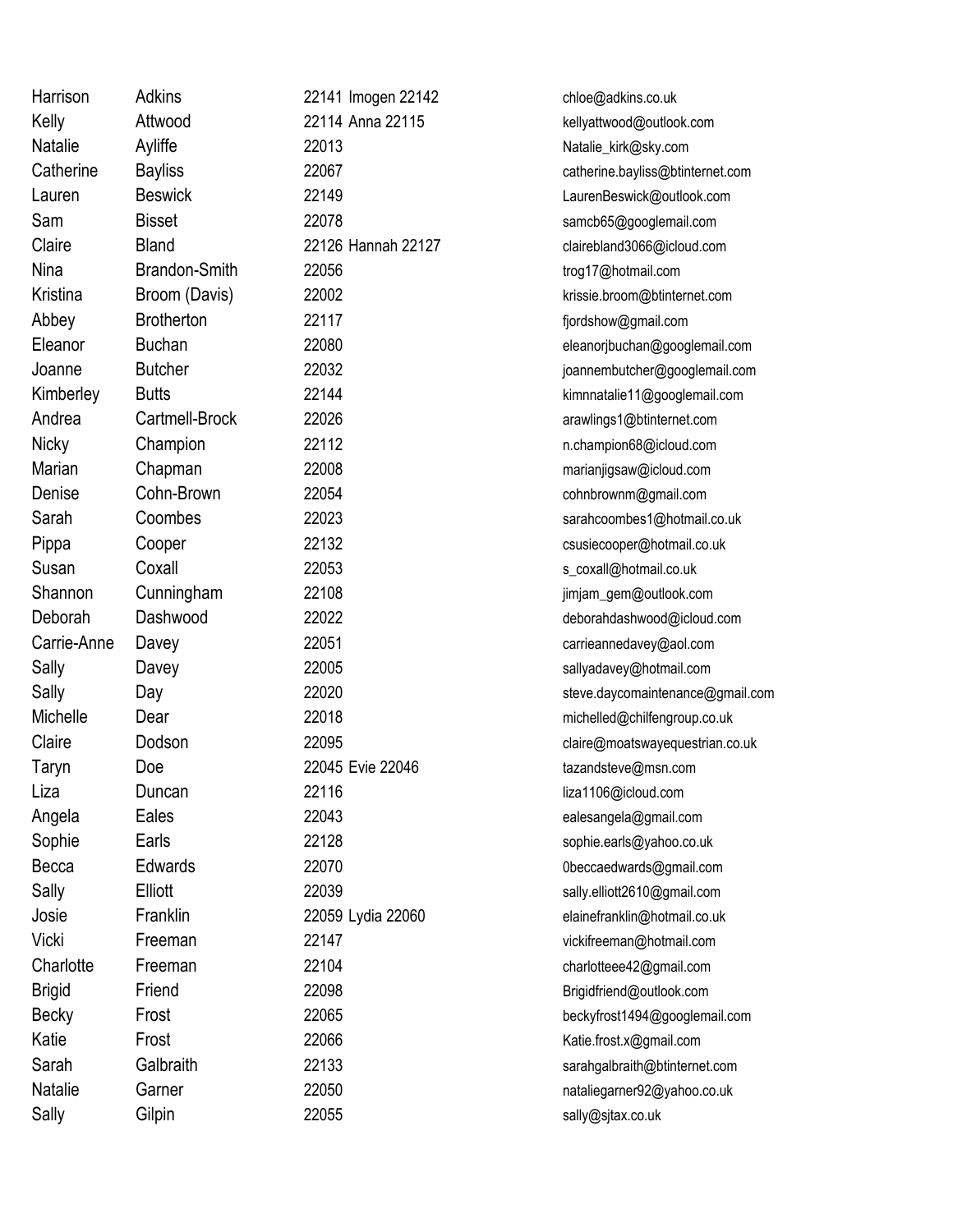| Shelagh      | Glenister         | 22081                            | shelaghglenister@hotmail.co.uk  |
|--------------|-------------------|----------------------------------|---------------------------------|
| Jen          | Gray              | 22035                            | lemonpolo@hotmail.com           |
| Annette      | Hayden            | 22111                            | annette.hayden@etexgroup.com    |
| Rachael      | Heath             | 22143                            | rheathwork@gmail.com            |
| Christine    | Heath             | 22001                            | christineaheath@gmail.com       |
| Zara         | Heneghan          | 22153                            | riajeffery2005@hotmail.co.uk    |
| Sarah        | <b>Hicks</b>      | 22009                            | sarah.hicks@sigmagrp.co.uk      |
| Emma         | Hogg              | 22074 Jasmine 22075              | emmafc@hotmail.com              |
| Karen        | Howard            | 22106                            | karen_crone@sky.com             |
| Fiona        | Hughes            | 22040                            | davidandfionahughes@yahoo.co.uk |
| Natalie      | Hyde              | 22101                            | nataliehyde@gmx.co.uk           |
| Zoe          | Jeffery-Wilkinson | 22154                            | jeffery.zoe01@gmail.com         |
| Daniel       | Johnson-Faustino  | 22004                            | mariajosefaustino@gmail.com     |
| Mia          | Jordan            | 22135                            | daisyj934@gmail.com             |
| Kate         | Jordan            | 22027 Isla 22029                 | kate.jordan99@hotmail.co.uk     |
| Jo           | Jordan            | 22028                            | jjequine@outlook.com            |
| Charley      | Keep              | 22097                            | charleykeep@gmail.com           |
| Tara         | Kier              | 22068                            | tgkier@hotmail.com              |
| Charlotte    | Kitchener         | 22113 Tracey 22151               | traceykitchener11@hotmail.com   |
| Bethany      | Knight            | 22017                            | jendot1978@gmail.com            |
| Sue          | Laker             | 22086                            | paul.suelak3@btinternet.com     |
| Jessie       | Lambert           | 22031                            | jessielambert91@hotmail.co.uk   |
| Sharon       | Lambert           | 22030                            | sharonwootton@btinternet.com    |
| Mitzi        | Lewis             | 22134                            | mitzilewis@hotmail.co.uk        |
| zoe          | linington         | 22007                            | zjzjl@yahoo.com                 |
| Karen        | Little            | 22096                            | karenlittle1@tiscali.co.uk      |
| Carol        | Lloyd             | 22125                            | carollloyd14@hotmail.com        |
| Sophie       | Lockyer           | 22122                            | sophielockyer5@gmail.com        |
| <b>Dolly</b> | Longfield         | 22049 Ronnie Sheaver 22048       | janemurray64@icloud.com         |
| Daisy        | Lynch             | 0                                | daisymaelynch2017@icloud.com    |
| Catherine    | MacLeod-Smith     | 22103                            | macleoc@waitrose.com            |
| Anna         | Marshall-Brown    | 22092 Larissa 22093 Evelyn 22099 | anna@henlowvets.co.uk           |
| Libby        | Martin            | 22058                            | libbylisa36@gmail.com           |
| Katie        | Miller-Todd       | 22088                            | millers78@sky.com               |
| Maureen      | Millington-brodie | 22061                            | maureenm-brodie@outlook.com     |
| <b>Bella</b> | Monico            | 22038 Emily 22037                | monico.charlotte@gmail.com      |
| Dani         | Monks             | 22077                            | danielle.monks@hotmail.co.uk    |
| Julie        | Moore             | 22044                            | jules_moore@yahoo.com           |
| Charlotte    | Murray            | 22148                            | murray.gardenhouse@gmail.com    |
| Karen        | Neal              | 22079                            | karen.neal234@gmail.com         |
| Carolyn      | North             | 22082 Alex 22083                 | carolyn.north60@gmail.com       |
| Lisa         | Ord               | 22042                            | Lisa-ord@hotmail.co.uk          |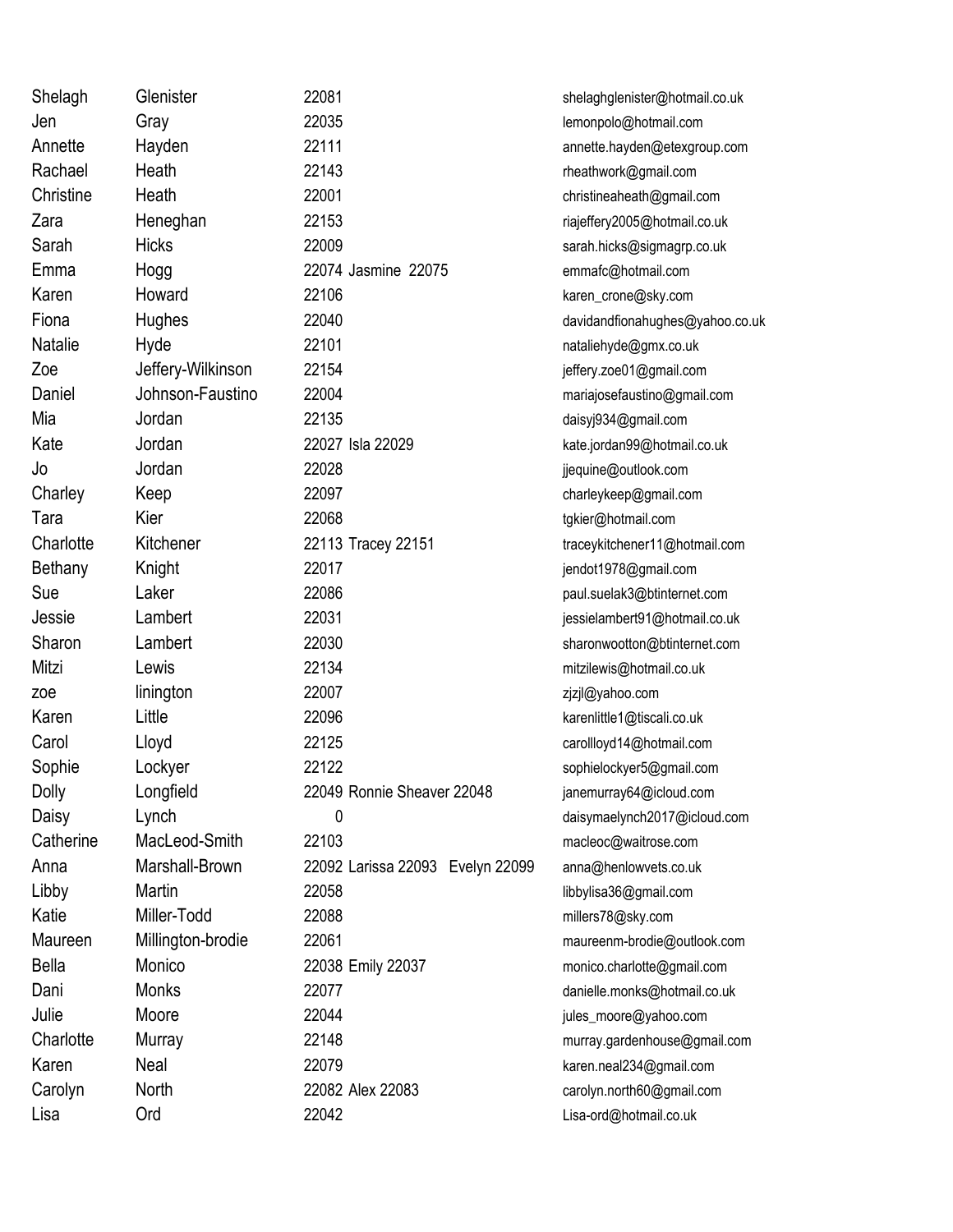| Zoe         | Ord             | 22047               | ordrachel@yahoo.com               |
|-------------|-----------------|---------------------|-----------------------------------|
| Harriet     | Owen            | 22087               | issieowen@hotmail.co.uk           |
| Victoria    | Paczek          | 22084               | vix@tattybogle.org                |
| Poppy       | <b>Phillips</b> | 22121 Betsy 22120   | sara-rowlett@hotmail.co.uk        |
| Diane       | Prime           | 22072               | dianeprime1@outlook.com           |
| Abbie       | Rapley          | 22016               | donna_whalley@hotmail.co.uk       |
| Becca       | Reidy           | 22155               | Rebecca.Reidy@tesco.com           |
| Ally        | Rendel          | 22041               | ally.rendel@gmail.com             |
| Sophie      | <b>Robbins</b>  | 22152               | mail@sophierobbins.co.uk          |
| Holly       | Robertson       | 22123 Lucy 22124    | hollis99uk@yahoo.co.uk            |
| Kaysie      | Sargeant        | 22156               | kaysie.conroy@mail.com            |
| Su          | Scott           | 22064               | su.scott63@btinternet.com         |
| Debbie      | Sheppard        | 22073               | dlshorses@hotmail.co.uk           |
| Ruth        | Sivewright      | 22024               | ruth.sivewright@btinternet.com    |
| Sam         | <b>Skehel</b>   | 22010               | samskehel@btinternet.com          |
| Sophie      | Smith           | 22012               | soph_metcalfe@hotmail.com         |
| Nicola      | Stapleton       | 22107               | nicola_stapleton@yahoo.co.uk      |
| Gina        | <b>Street</b>   | 22102 Polly 22140   | g.watson_36@yahoo.co.uk           |
| Faye        | <b>Streeter</b> | 22130 Ruby 22129    | faye.streeter@ntlworld.com        |
| Imogen      | Sutton          | 22003               | felicitysutton38@gmail.com        |
| Shirley     | Swanson         | 22110               | shirley.swanson@gmail.com         |
| Viola       | Taheri-Sinfield | 22109               | viola622@live.com                 |
| Kate        | Taylor          | 22100               | k.wilkins161@btinternet.com       |
| Holly       | Temple          | 22071               | hollytemple19@gmail.com           |
| Tracii      | Thomson         | 22076               | tracii.thomson@ataru-karate.co.uk |
| Kate        | Thorogood       | 22014               | kate_barlow@hotmail.com           |
| Jade        | Tomlin          | 22136               | jaden26_9@hotmail.com             |
| Amelie      | Trye            | 22157               | hannahtrye8@hotmail.co.uk         |
| Julie       | Tucker          | 22011               | joolztucker@googlemail.com        |
| Sophie      | Unwin           | 22094               | sophieunwin2003@gmail.com         |
| Tracey      | Valentine       | 22085               | tvalentine1701@gmail.com          |
| Kay         | Walker          | 22052               | bumpercar72@gmail.com             |
| Emma        | Walker          | 22145 Eva 22146     | emmawalker24z3@aol.co.uk          |
| Kerry       | <b>Wallis</b>   | 22015               | kerry.wallis@me.com               |
| Natasha     | Wells           | 22034 Clare V 22033 | wellsy1965@yahoo.co.uk            |
| Judith      | Wheeler         | 22069               | jude.wheeler@ntlworld.com         |
| Jessica     | White           | 22021               | thewhites247@btinternet.com       |
| Claire      | Windsor         | 22159               | clairewindsor47@gmail.com         |
| Lorna       | Winn            | 22158               | lornski26@yahoo.co.uk             |
| Jeanette    | Wood            | 22006               | jeanette.wood@bison-rivers.com    |
| Billi-Leigh | Worrell         | 22019 Chainie 22036 | chainieinnz@hotmail.com           |
| Heather     | Wright          | 22131               | wrightdevelopment@hotmail.co.uk   |